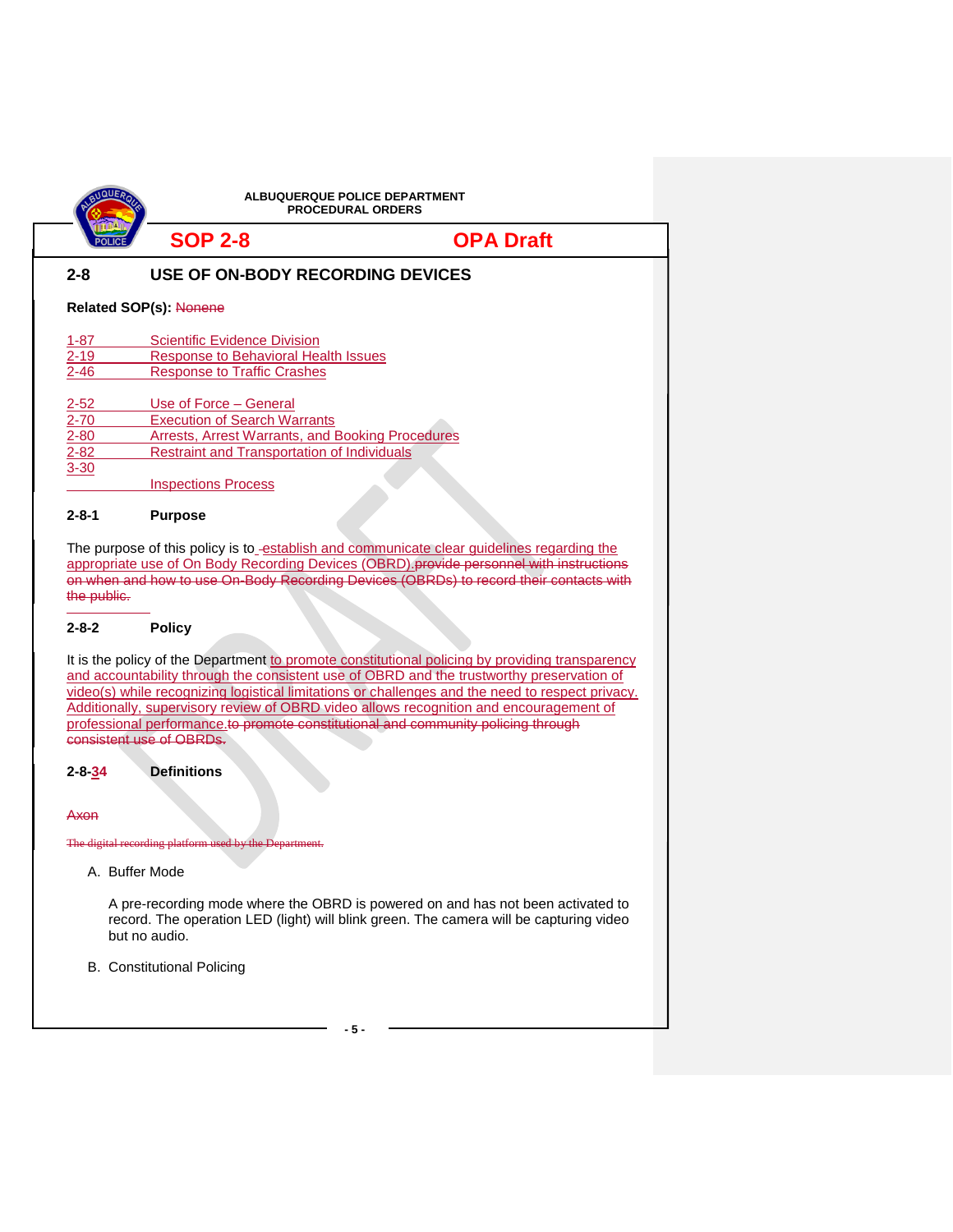|                        | ALBUQUERQUE POLICE DEPARTMENT<br><b>PROCEDURAL ORDERS</b> |                                                                                                                                                                                                                                                                                                                                                                                                                                                                                                                                                                                                                                                                                                                                                                                                                                                                                                                                                                                                                                                                                                                                                                                         |                                                                                          |
|------------------------|-----------------------------------------------------------|-----------------------------------------------------------------------------------------------------------------------------------------------------------------------------------------------------------------------------------------------------------------------------------------------------------------------------------------------------------------------------------------------------------------------------------------------------------------------------------------------------------------------------------------------------------------------------------------------------------------------------------------------------------------------------------------------------------------------------------------------------------------------------------------------------------------------------------------------------------------------------------------------------------------------------------------------------------------------------------------------------------------------------------------------------------------------------------------------------------------------------------------------------------------------------------------|------------------------------------------------------------------------------------------|
|                        | <b>SOP 2-8</b>                                            | <b>OPA Draft</b>                                                                                                                                                                                                                                                                                                                                                                                                                                                                                                                                                                                                                                                                                                                                                                                                                                                                                                                                                                                                                                                                                                                                                                        |                                                                                          |
| justice.               | procedural justice.                                       | At its most fundamental definition, Constitutional policing is legal policing. Law<br>enforcement agencies and officers are obligated to uphold the U.S. Constitution, state<br>constitution, court decisions, and the law. Constitutional policing promotes a keen<br>awareness of the civil liberties of society. It is the responsibility of the police to actively<br>protect people's constitutional rights in every interaction and maintain the consent of<br>the people. True constitutional policing goes above and beyond the letter of the<br>law. By seeking to protect people's rights in every encounter, police can improve<br>community relations, build public trust, and promote police legitimacy and procedural<br>A balance of enforcing laws, keeping people in the community safe, respecting the<br>rights of every individual who Department personnel interact with; At its most<br>fundamental definition, Constitutional policing is legal policing. Law enforcement<br>agencies and officers are obligated to protect people's rights in every encounter, police<br>can improve community relations, build public trust, and promote police legitimacy and |                                                                                          |
|                        | C. Certificate of Evaluations (COE)                       |                                                                                                                                                                                                                                                                                                                                                                                                                                                                                                                                                                                                                                                                                                                                                                                                                                                                                                                                                                                                                                                                                                                                                                                         |                                                                                          |
|                        |                                                           | A document, completed by a qualified, licensed mental health professional, which<br>certifies that a person, as a result of a mental disorder, presents a likelihood of<br>harming themselves or others and that immediate detention is necessary to prevent<br>such harm or grave passive neglect, pursuant to NMSA 1978 Section 43-1-10-                                                                                                                                                                                                                                                                                                                                                                                                                                                                                                                                                                                                                                                                                                                                                                                                                                              |                                                                                          |
| <del>C.</del> D.       | <b>Event Mode</b>                                         |                                                                                                                                                                                                                                                                                                                                                                                                                                                                                                                                                                                                                                                                                                                                                                                                                                                                                                                                                                                                                                                                                                                                                                                         |                                                                                          |
|                        |                                                           | Record audio and video by double pressing the event button.                                                                                                                                                                                                                                                                                                                                                                                                                                                                                                                                                                                                                                                                                                                                                                                                                                                                                                                                                                                                                                                                                                                             |                                                                                          |
| Đ.E.                   | Evidence.com                                              |                                                                                                                                                                                                                                                                                                                                                                                                                                                                                                                                                                                                                                                                                                                                                                                                                                                                                                                                                                                                                                                                                                                                                                                         |                                                                                          |
| personnel.             |                                                           | A cloud-based storage repository for OBRD recordings accessible by authorized                                                                                                                                                                                                                                                                                                                                                                                                                                                                                                                                                                                                                                                                                                                                                                                                                                                                                                                                                                                                                                                                                                           |                                                                                          |
| E.F.                   | Feasible                                                  |                                                                                                                                                                                                                                                                                                                                                                                                                                                                                                                                                                                                                                                                                                                                                                                                                                                                                                                                                                                                                                                                                                                                                                                         |                                                                                          |
|                        |                                                           | When an action can be done or carried out reasonably to achieve an arrest or lawful<br>objective without increasing risk to Department personnel or other persons.                                                                                                                                                                                                                                                                                                                                                                                                                                                                                                                                                                                                                                                                                                                                                                                                                                                                                                                                                                                                                      | Formatted: Tab stops: Not at 1"                                                          |
|                        |                                                           |                                                                                                                                                                                                                                                                                                                                                                                                                                                                                                                                                                                                                                                                                                                                                                                                                                                                                                                                                                                                                                                                                                                                                                                         |                                                                                          |
| <b>F.Mute Function</b> |                                                           |                                                                                                                                                                                                                                                                                                                                                                                                                                                                                                                                                                                                                                                                                                                                                                                                                                                                                                                                                                                                                                                                                                                                                                                         | Formatted: Font: (Default) Arial, 12 pt                                                  |
|                        | The OBRD continues to record video footage without audio. |                                                                                                                                                                                                                                                                                                                                                                                                                                                                                                                                                                                                                                                                                                                                                                                                                                                                                                                                                                                                                                                                                                                                                                                         | Formatted: Normal, No bullets or numbering, Tab stops:<br>Not at $0" + 1"$               |
|                        | G. On-Body Recording Device (OBRD)                        |                                                                                                                                                                                                                                                                                                                                                                                                                                                                                                                                                                                                                                                                                                                                                                                                                                                                                                                                                                                                                                                                                                                                                                                         | Formatted: Normal, Tab stops: Not at $0" + 0.5" + 1"$<br>Formatted: Tab stops: Not at 1" |
|                        |                                                           | A video and audio - recording device issued by the Department.                                                                                                                                                                                                                                                                                                                                                                                                                                                                                                                                                                                                                                                                                                                                                                                                                                                                                                                                                                                                                                                                                                                          |                                                                                          |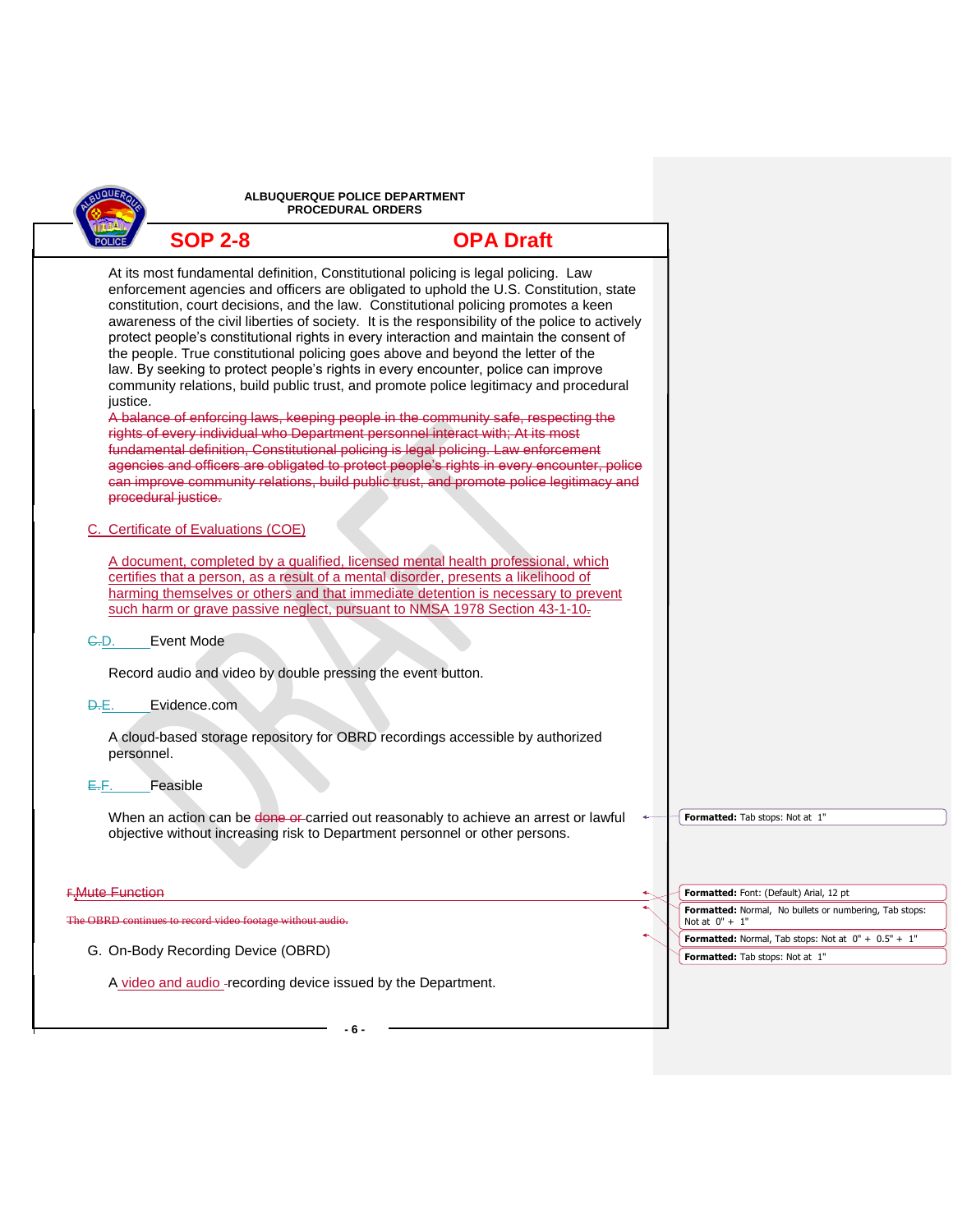|                         |                                                                       | ALBUQUERQUE POLICE DEPARTMENT<br><b>PROCEDURAL ORDERS</b>                                                                                                                                                                                                                                                                                                                                                                                                   |                                                                                                                                                                |
|-------------------------|-----------------------------------------------------------------------|-------------------------------------------------------------------------------------------------------------------------------------------------------------------------------------------------------------------------------------------------------------------------------------------------------------------------------------------------------------------------------------------------------------------------------------------------------------|----------------------------------------------------------------------------------------------------------------------------------------------------------------|
|                         | <b>SOP 2-8</b>                                                        | <b>OPA Draft</b>                                                                                                                                                                                                                                                                                                                                                                                                                                            |                                                                                                                                                                |
| <b>On-Site Activity</b> |                                                                       |                                                                                                                                                                                                                                                                                                                                                                                                                                                             |                                                                                                                                                                |
|                         | Any call generated by on duty personnel.                              |                                                                                                                                                                                                                                                                                                                                                                                                                                                             |                                                                                                                                                                |
|                         | H. Plainclothes Officers                                              |                                                                                                                                                                                                                                                                                                                                                                                                                                                             |                                                                                                                                                                |
|                         | wearing their Department issued uniform                               | Sworn personnel performing routine administrative duties On-duty sworn personnel not                                                                                                                                                                                                                                                                                                                                                                        |                                                                                                                                                                |
| H.I.                    | Uniformed-Department Personnel                                        |                                                                                                                                                                                                                                                                                                                                                                                                                                                             |                                                                                                                                                                |
|                         | Personnel wearing a Department authorized uniform.                    |                                                                                                                                                                                                                                                                                                                                                                                                                                                             |                                                                                                                                                                |
|                         | 2-8-4 Procedures Rules                                                |                                                                                                                                                                                                                                                                                                                                                                                                                                                             |                                                                                                                                                                |
| 5                       | while on duty or at training. Exceptions to wearing the OBRD include: | A. All sworn personnel, Police Service Aides, Property Crime Reporting Technicians,<br>Crime Scene Specialists, Prisoner Transport Unit, and all uniformed civilian<br>personneland uniformed Department personnel- will wear Department-issued OBRDs                                                                                                                                                                                                       |                                                                                                                                                                |
|                         | 1. Written approval by the Chief of Police or designee; or            |                                                                                                                                                                                                                                                                                                                                                                                                                                                             |                                                                                                                                                                |
|                         |                                                                       | 2. Personnel in an undercover capacity shall not be required to wear their OBRD with<br>the approval of the direct supervisorunless directed to do so by their supervisor.                                                                                                                                                                                                                                                                                  |                                                                                                                                                                |
| $3-$                    | Personnel shall use only Department-issued OBRDs.                     |                                                                                                                                                                                                                                                                                                                                                                                                                                                             |                                                                                                                                                                |
| $5-2.$                  | Only Department issued OBRD shall be us                               |                                                                                                                                                                                                                                                                                                                                                                                                                                                             |                                                                                                                                                                |
| $6 \overline{6}$        | belt level or above.                                                  | B. The OBRD shall be worn at the beltline or above, or the above the midlinemiddle of<br>their torso and in a position intended to maximize the camera's ability to recordeapture<br>mandatory recording incidents. PHowever, plainclothes officers may wear OBRD at<br>the position of the beltline or above while performing routine administrative duties. The<br>OBRD will be positioned in a forward facing, unobstructed, location and affixed at the |                                                                                                                                                                |
|                         | <b>Exceptions include the following:</b>                              | When not recording, the OBRD shall be in buffer mode for personnel while on duty.                                                                                                                                                                                                                                                                                                                                                                           |                                                                                                                                                                |
|                         | 1. a) When OBRD is docked; or                                         |                                                                                                                                                                                                                                                                                                                                                                                                                                                             | Formatted: Indent: Left: $0.5$ ", Numbered + Level: $1 +$<br>Numbering Style: 1, 2, 3,  + Start at: 1 + Alignment: Left +<br>Aligned at: 0.75" + Indent at: 1" |
|                         | 2. b) When personnel are engaged in administrative duties.            | C. Personnel wearing OBRDs shall keep tWhile on duty, personnel shall keep the OBRD                                                                                                                                                                                                                                                                                                                                                                         | Formatted: Indent: Left: $0.5$ ", Numbered + Level: $1 +$<br>Numbering Style: 1, 2, 3,  + Start at: 1 + Alignment: Left +<br>Aligned at: 0.75" + Indent at: 1" |
|                         | in the buffer mode, unless performing routine administrative duties.  |                                                                                                                                                                                                                                                                                                                                                                                                                                                             | <b>Commented [A1]:</b> Direction for each mode                                                                                                                 |
|                         |                                                                       | $-7-$                                                                                                                                                                                                                                                                                                                                                                                                                                                       |                                                                                                                                                                |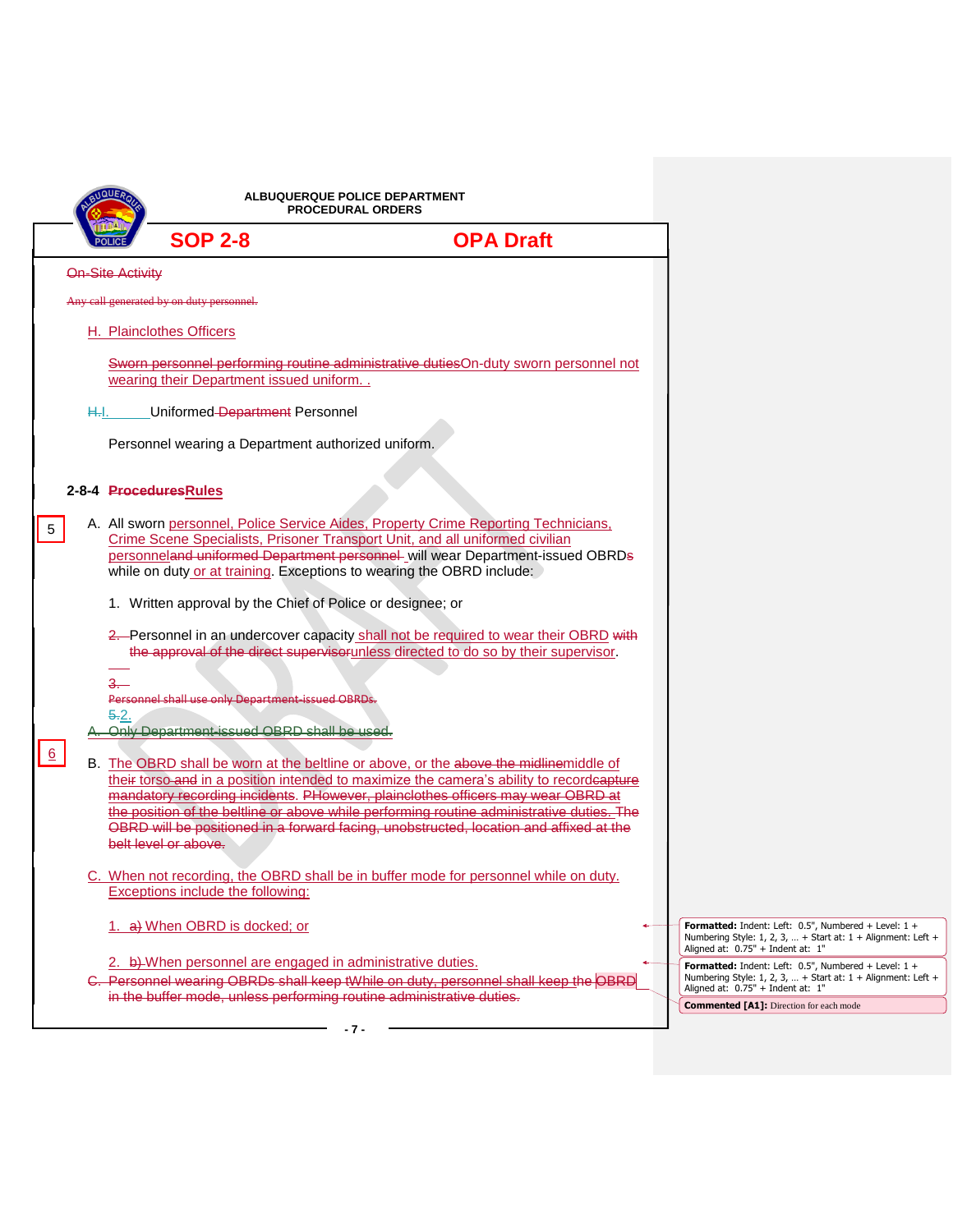|                |                                                                    | ALBUQUERQUE POLICE DEPARTMENT<br><b>PROCEDURAL ORDERS</b>                                                                                                                                                                                                  |                                                              |
|----------------|--------------------------------------------------------------------|------------------------------------------------------------------------------------------------------------------------------------------------------------------------------------------------------------------------------------------------------------|--------------------------------------------------------------|
|                | <b>SOP 2-8</b>                                                     | <b>OPA Draft</b>                                                                                                                                                                                                                                           |                                                              |
|                | at the beginning and end of each shift.                            | D. Personnel shall ensure their that OBRDs assigned to them are is functioning properly                                                                                                                                                                    |                                                              |
| 2.             | Malfunctions will tracked be by the Department.                    | 1. Any malfunctions of the OBRD shall be immediately reported to a supervisor.                                                                                                                                                                             | Formatted: Indent: Left: 0.75", No bullets or numbering      |
|                |                                                                    |                                                                                                                                                                                                                                                            |                                                              |
|                | E. Only Department-issued OBRD shall be used.                      |                                                                                                                                                                                                                                                            | Formatted: Font: (Default) Arial, 12 pt<br>Formatted: Normal |
|                |                                                                    | F. At least once per shift, personnel shall dock their OBRD in a docking station. During<br>OBRD docking, upload videosvideos will upload, charge-batteries will charge, and<br>update firmware will automatically update as necessaryif one is available. |                                                              |
|                | personnel shall manually categorize the recording in Evidence.com. | G. When a case number is assigned more than 40 days after the incident occurred,                                                                                                                                                                           |                                                              |
|                | 2-8-5 Mandatory Recording                                          |                                                                                                                                                                                                                                                            |                                                              |
| <u>A. </u>     |                                                                    | A. Personnel shall activate their OBRDs for the following mandatory recording incidents:                                                                                                                                                                   |                                                              |
| 1.             | downs and warrantless searches;                                    | -Law enforcement-related encounters and activities with all individuals, including<br>but not limited to stops based on reasonable suspicion or probable cause, pat                                                                                        |                                                              |
| 2.             | -Traffic crashes;                                                  |                                                                                                                                                                                                                                                            |                                                              |
| 3 <sub>1</sub> | be adversarial or becomes adversarial after the initial contact;   | -UAII use of force encounters and any encounter with an individual who is known to                                                                                                                                                                         |                                                              |
|                | Injury to an officer or other individual                           |                                                                                                                                                                                                                                                            |                                                              |
|                | A <del>All a</del> rrests;                                         |                                                                                                                                                                                                                                                            |                                                              |
| a.             | would be unsafe, impractical, or impossible.                       | Personnel shall inform arrestees they are being recorded, unless doing so                                                                                                                                                                                  |                                                              |
|                |                                                                    | - 8 -                                                                                                                                                                                                                                                      |                                                              |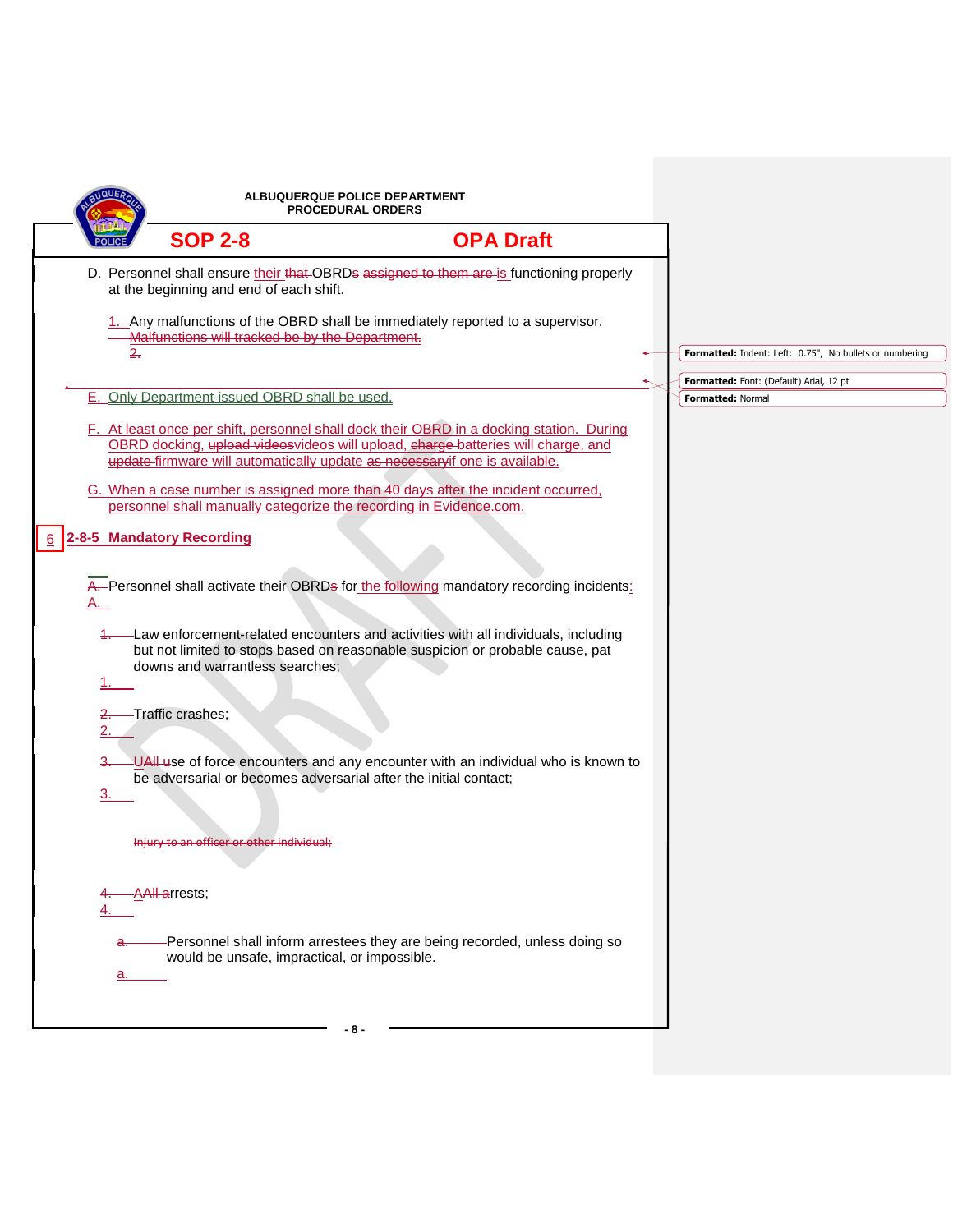|    | ALBUQUERQUE POLICE DEPARTMENT<br><b>PROCEDURAL ORDERS</b>              |                                                                                                                                                                                                                                                                                                                                                        |  |                                                                                                                                                     |
|----|------------------------------------------------------------------------|--------------------------------------------------------------------------------------------------------------------------------------------------------------------------------------------------------------------------------------------------------------------------------------------------------------------------------------------------------|--|-----------------------------------------------------------------------------------------------------------------------------------------------------|
|    | <b>SOP 2-8</b>                                                         | <b>OPA Draft</b>                                                                                                                                                                                                                                                                                                                                       |  |                                                                                                                                                     |
| 5. | to NMSA 1978 Section 43-1-10;                                          | -Detention and transport of individuals based on a COE for emergency evaluation<br>and care (consistent with SOP - Response to Behavioral Health Issues)-pursuant                                                                                                                                                                                      |  |                                                                                                                                                     |
| 6. | 6. Vehicle searches performed without a warrant;                       |                                                                                                                                                                                                                                                                                                                                                        |  |                                                                                                                                                     |
|    | consistent with SOP - Scientific Evidence Division.                    | Service of search warrants of structures from the time of entry until the location is<br>secured at which time the execution of the search warrant is documented                                                                                                                                                                                       |  |                                                                                                                                                     |
| 7. |                                                                        |                                                                                                                                                                                                                                                                                                                                                        |  | Formatted: Font: (Default) Arial, 12 pt                                                                                                             |
|    |                                                                        | B. Personnel shall activate their OBRD while en-route to a call for service or prior to<br>initiating a law enforcement related encounter or activity involving mandatory recording                                                                                                                                                                    |  | <b>Formatted:</b> Numbered + Level: $1 +$ Numbering Style: 1, 2,<br>3,  + Start at: $1 +$ Alignment: Left + Aligned at: $0.4"$ +<br>Indent at: 0.8" |
|    | opportunity.                                                           | incidents, except when an immediate response is required. When an immediate<br>response is required, personnel shall activate their OBRD at the first available                                                                                                                                                                                        |  |                                                                                                                                                     |
|    | or in an offense/incident report when one is required. + their report. | For-all mandatory recording incidents, personnel shall will record the entire law<br>enforcement related encounter or activity until its conclusion. Any time it is not<br>captured in its entirety, personnel shall document why it was not recorded in the CAD                                                                                       |  |                                                                                                                                                     |
| C. |                                                                        | Personnel will be authorized to use the mute function only when having conversations                                                                                                                                                                                                                                                                   |  |                                                                                                                                                     |
|    |                                                                        | with other Department personnel which involve case strategy or tactics.                                                                                                                                                                                                                                                                                |  |                                                                                                                                                     |
|    | are using the mute function.                                           | 0. Prior to muting the OBRD, personnel shall audibly state the reason why they                                                                                                                                                                                                                                                                         |  |                                                                                                                                                     |
|    | case strategy or tactics conclude.                                     | 0. Personnel shall re-activate audio on their OBRD when conversations involving                                                                                                                                                                                                                                                                        |  |                                                                                                                                                     |
|    | CAD, or offense/incident report.                                       | 0. Personnel shall document the reason for the use of the mute function in the                                                                                                                                                                                                                                                                         |  |                                                                                                                                                     |
|    |                                                                        | Personnel may deactivate their OBRD in extremely limited circumstances when a<br>compelling need to protect an individual's privacy or dignity outweighs the need to<br>record the event. Personnel shall document the reason for deactivation in the CAD, or<br>offense/incident report. Circumstances justifying deactivation may include but not be |  |                                                                                                                                                     |
|    | limited to the following:                                              |                                                                                                                                                                                                                                                                                                                                                        |  | Formatted: Numbered + Level: 1 + Numbering Style: A, B,<br>C,  + Start at: $1 +$ Alignment: Left + Aligned at: $0.25"$ +                            |
|    | <del>Natural death <mark>scenes</mark>:</del>                          |                                                                                                                                                                                                                                                                                                                                                        |  | Indent at: 0.5"<br><b>Commented [A2]:</b> Check with Lt. Barker and Amir for these                                                                  |
|    | Child or sexual assault victim interviews:                             |                                                                                                                                                                                                                                                                                                                                                        |  | circumstances                                                                                                                                       |
|    |                                                                        |                                                                                                                                                                                                                                                                                                                                                        |  | <b>Commented [A3]:</b> Check with Lt. Sanders on CACU's process                                                                                     |
|    |                                                                        | Situations involving cultural or religious objections to being recorded; and                                                                                                                                                                                                                                                                           |  | <b>Commented [A4]:</b> What religious circumstances would call for<br>OBRD to be deactivated?                                                       |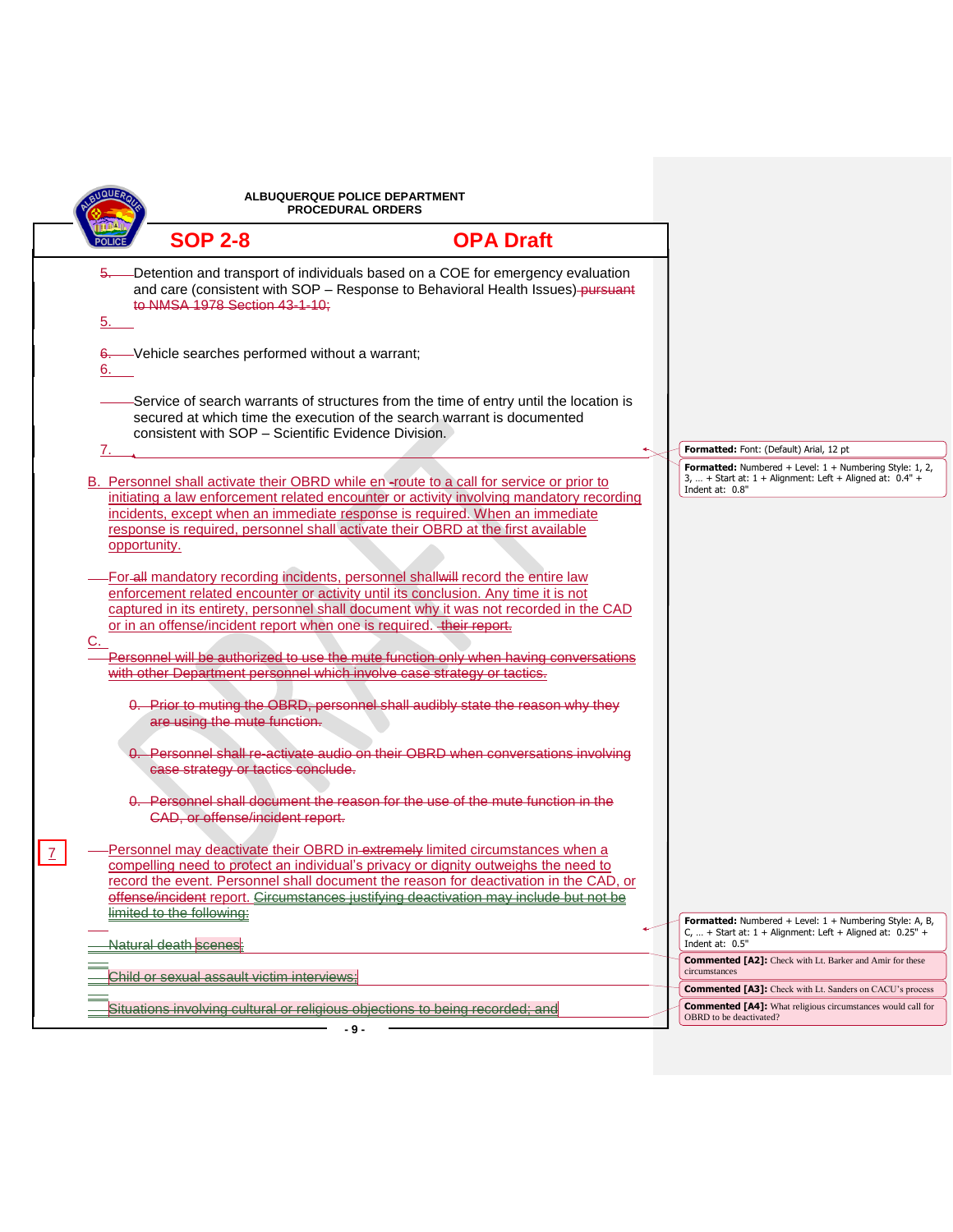| ALBUQUERQUE POLICE DEPARTMENT<br><b>PROCEDURAL ORDERS</b>                                                                                                                                                                                                                                                                                                                                                                                                                                                                                                                                                                                                                                                                                                                                                                                                                                                                                                                                                                                                                                                                                                                                                                                                                                                                                                                                                                                                                                                 |                                                                                                                                                                                                                                                                                         |
|-----------------------------------------------------------------------------------------------------------------------------------------------------------------------------------------------------------------------------------------------------------------------------------------------------------------------------------------------------------------------------------------------------------------------------------------------------------------------------------------------------------------------------------------------------------------------------------------------------------------------------------------------------------------------------------------------------------------------------------------------------------------------------------------------------------------------------------------------------------------------------------------------------------------------------------------------------------------------------------------------------------------------------------------------------------------------------------------------------------------------------------------------------------------------------------------------------------------------------------------------------------------------------------------------------------------------------------------------------------------------------------------------------------------------------------------------------------------------------------------------------------|-----------------------------------------------------------------------------------------------------------------------------------------------------------------------------------------------------------------------------------------------------------------------------------------|
| <b>SOP 2-8</b><br><b>OPA Draft</b>                                                                                                                                                                                                                                                                                                                                                                                                                                                                                                                                                                                                                                                                                                                                                                                                                                                                                                                                                                                                                                                                                                                                                                                                                                                                                                                                                                                                                                                                        |                                                                                                                                                                                                                                                                                         |
| When the use of OBRD would impede or limit the cooperation of a victim or witness.<br>1.<br>$\frac{6}{5}$<br>B. During tactical activations, tactical units may turn off their OBRDs during planning and<br>decision-making. Personnel shall start recording before executing the plan at the<br>direction of the Tactical Commander. Circumstances justifying deastivation may<br>include but not be limited to the following.<br><u>D.</u><br>6<br>ura <del>l death scene.</del><br>hild or sexual assault victim intervic:<br>When the use of OBRD would impede or limit the coor<br>2-8-6 Prohibited Recording<br>A. A. Personnel shall not activate their OBRD underfor the following circumstancesNon-<br><b>Mandatory Recording Incidents:</b><br>4. Encounters with undercover officers and confidential informants;<br>1.<br>2. Personal activities and private conversations between Department personnel<br>that do not involve calls for service or contact with individuals;<br>2.<br>3. Locations where recordings are prohibited by law, unless permission is<br>obtained to record; and<br>đ<br>3. Sensitive areas such as restrooms, locker rooms, or hospitals, or in the<br>presence of medical personnel, unless the encounter is considered a<br>mandatory recording incident.<br>$\overline{4}$ .<br>B. In the event personnel inadvertently record a prohibited recording incident, personnel<br>$\mathcal{I}$<br>shall categorize the video as "Restricted" and "120 Day Delete". | <b>Commented [A5]:</b> Check with Lindsey CC<br><b>Formatted:</b> Font: (Default) Arial, 12 pt<br>Formatted: Numbered + Level: 1 + Numbering Style: 1, 2,<br>3,  + Start at: $1 +$ Alignment: Left + Aligned at: $0.8"$ +<br>Indent at: 1"<br>Formatted: Line spacing: Multiple 1.15 li |
| 2-8-7 Discretionary Recording<br>N/A<br>- 10 -                                                                                                                                                                                                                                                                                                                                                                                                                                                                                                                                                                                                                                                                                                                                                                                                                                                                                                                                                                                                                                                                                                                                                                                                                                                                                                                                                                                                                                                            |                                                                                                                                                                                                                                                                                         |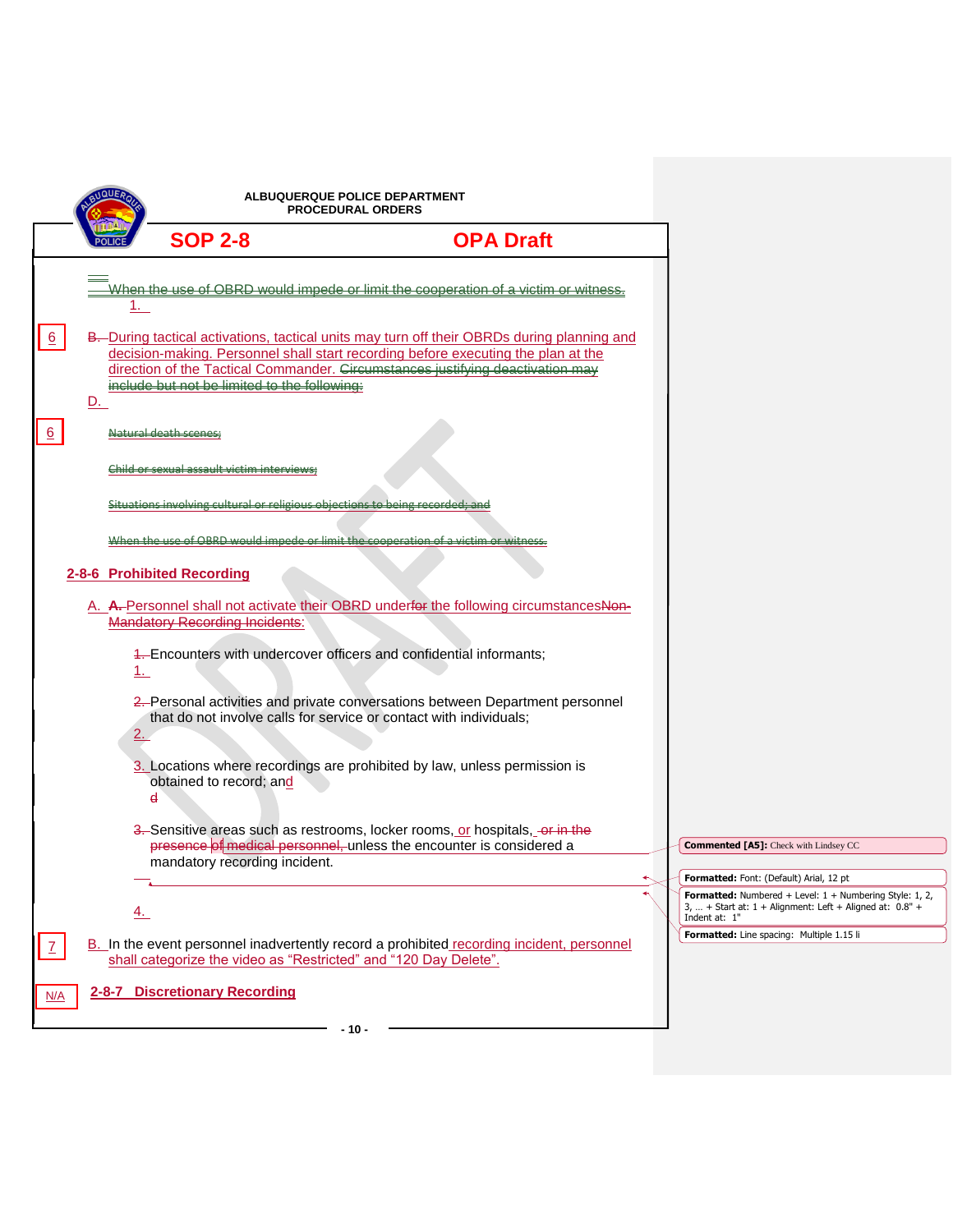|                              |                                                                                             | ALBUQUERQUE POLICE DEPARTMENT<br><b>PROCEDURAL ORDERS</b>                                                                                                                                                                                                                                                                                                                                                                                   |                                                                                                                                            |
|------------------------------|---------------------------------------------------------------------------------------------|---------------------------------------------------------------------------------------------------------------------------------------------------------------------------------------------------------------------------------------------------------------------------------------------------------------------------------------------------------------------------------------------------------------------------------------------|--------------------------------------------------------------------------------------------------------------------------------------------|
|                              | <b>SOP 2-8</b>                                                                              | <b>OPA Draft</b>                                                                                                                                                                                                                                                                                                                                                                                                                            |                                                                                                                                            |
| A.                           | the need to record with legitimate privacy concerns.                                        | A. Unless prohibited from recording an event, Department personnelpPersonnel have<br>discretion to manually activate activate their OBRD for law enforcement purposes when<br>the the device any time an oofficer reasonably believes it would be appropriate or<br>valuable to document an incident. In exercising this discretion, officers should balance                                                                                | <b>Commented [A6]:</b> Define legitimate privacy concerns<br><b>Commented [A7R6]:</b> Ask Sharon for some elaboration on this<br>sentence. |
|                              | recording shall be consistent with the requirements for mandatory<br>available opportunity. | -Once the OBRD is activated, the duration, content, and documentation of the<br>recording PPersonnel shall activate their OBRD while en---route to a call for service or<br>prior to initiating a law enforcement related encounter or activity involving mandatory<br>recording incidents,, except when an immediate response is required. When an<br>immediate response is required, personnel shallwill activate their OBRD at the first |                                                                                                                                            |
|                              | shall document why it was not recorded in their report.                                     | For all mandatory recording incidents, pPersonnel should deactivate their OBRD when the law<br>enforcement related encounter or activity has concluded will record the entire law enforcement<br>related encounter or activity until its conclusion. Anytime it is not captured in its entirety, personnel                                                                                                                                  |                                                                                                                                            |
|                              |                                                                                             | Personnel may deactivate their OBRD in extremely limited circumstances when a compellingthe need<br>to protect an individual's privacy or dignity outweighs the need to record the event. If unable to<br>audibly provide a reason prior to muting, pPersonnel shall document the reason for deactivation in the<br>CAD, or offense/in the incident report. During tactical activations, tactical units may turn off their                  |                                                                                                                                            |
|                              | be limited to the following.<br>Natural death scenes;                                       | OBRDs during planning and decision making. Personnel shall start recording before executing the plan<br>at the direction of the Tactical Commander.Circumstances justifying deactivation may include but not                                                                                                                                                                                                                                |                                                                                                                                            |
|                              | Child or sexual assault victim interviews;                                                  |                                                                                                                                                                                                                                                                                                                                                                                                                                             |                                                                                                                                            |
| Ð.                           | Situations involving cultural or religious objections to being recorded; and                | When the use of OBRD would impede or limit the cooperation of a victim or witness.                                                                                                                                                                                                                                                                                                                                                          |                                                                                                                                            |
| E.—                          |                                                                                             | F. Personnel will be authorized to use the mute function only when having conversations with other<br>Department personnel which involve case strategy or tactics, while on scene of an active call.                                                                                                                                                                                                                                        |                                                                                                                                            |
| <del>G. -</del><br>function. |                                                                                             | H. Prior to muting the OBRD, personnel shall audibly state the reason why they are using the mute                                                                                                                                                                                                                                                                                                                                           |                                                                                                                                            |
|                              |                                                                                             | Personnel shall re-activate audio on their OBRD when conversations involving case strategy or tactics                                                                                                                                                                                                                                                                                                                                       |                                                                                                                                            |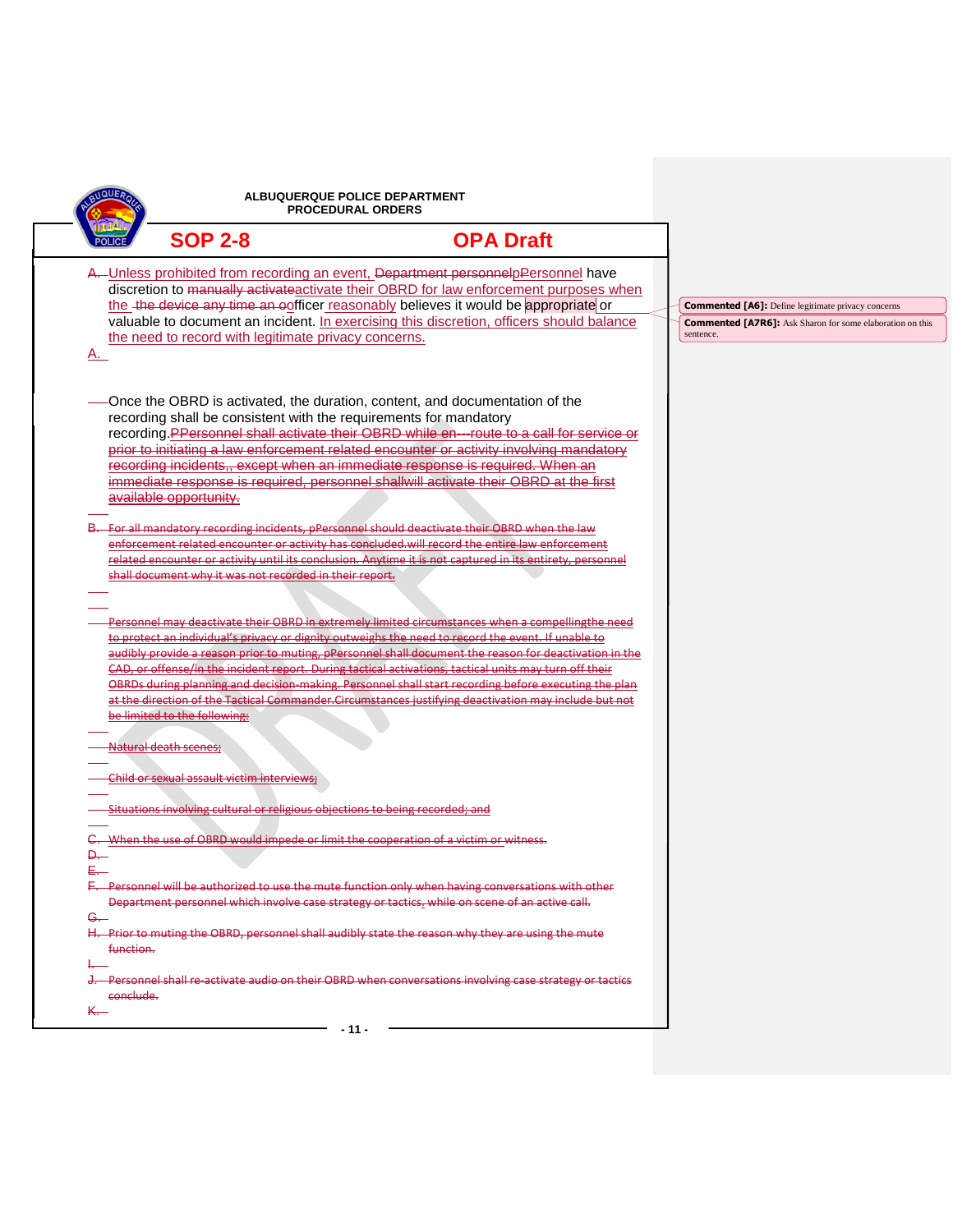|                                                      | <b>ALBUQUERQUE POLICE DEPARTMENT</b><br><b>PROCEDURAL ORDERS</b>                                                 |                                                                                                                                                                                                             |  |                                                                            |
|------------------------------------------------------|------------------------------------------------------------------------------------------------------------------|-------------------------------------------------------------------------------------------------------------------------------------------------------------------------------------------------------------|--|----------------------------------------------------------------------------|
|                                                      | <b>SOP 2-8</b>                                                                                                   | <b>OPA Draft</b>                                                                                                                                                                                            |  |                                                                            |
| report.                                              |                                                                                                                  | Personnel shall document the reason for the use of the mute function in the CAD, or offense/incident                                                                                                        |  |                                                                            |
| the scene.                                           |                                                                                                                  | M. Personnel may stop recording when personnel are no longer in contact with the individual or have left                                                                                                    |  |                                                                            |
| N.—<br><b>P</b> .                                    | video as "Restricted" and "120 Day Delete".                                                                      | Q. In the event personnel inadvertently record a non-recording incident, personnel shall categorize the                                                                                                     |  |                                                                            |
| Commander.                                           |                                                                                                                  | Q. During tactical activations, tactical units may turn off their OBRDs during planning and decision-<br>making. Personnel shall start recording before executing the plan at the direction of the Tactical |  |                                                                            |
| <del>R. -</del><br>F.B.                              |                                                                                                                  | S. Personnel shall document why a recording was not made, was interrupted, or was stopped.                                                                                                                  |  |                                                                            |
| $2 - 8 - 7 -$                                        | 5 2-8-5 Supervisor Responsibilities                                                                              | 2-8-6 Personnel shall verify that recordings are properly categorized in evidence.com.                                                                                                                      |  |                                                                            |
| $2 - 8 - 9 -$                                        | personnel shall manually categorize the recording in Eevidence.com.                                              | 2-8-8 Personnel who pullWhen a case number is assigned more than 40 days after the incident occurred,                                                                                                       |  |                                                                            |
| 2-8-12 Date:                                         | 2-8-10 Recordings shall be classified according to:<br>2-8-11 Type of incident or event captured in the footage; |                                                                                                                                                                                                             |  |                                                                            |
| <del>2-8-13 Time: and</del><br>$2 - 8 - 152 - 8 - 8$ | 2-8-14 Department personnel.                                                                                     |                                                                                                                                                                                                             |  |                                                                            |
| <u>A. </u>                                           | Supervisor responsibilities:<br>A. Supervisors shall:                                                            |                                                                                                                                                                                                             |  |                                                                            |
| 1. Daily<br>1.—                                      |                                                                                                                  |                                                                                                                                                                                                             |  |                                                                            |
|                                                      | buffer mode. The operation LED (light) will blink green.                                                         | 1. Verify each officer's OBRD is functioning properly by observing the OBRD in                                                                                                                              |  |                                                                            |
|                                                      |                                                                                                                  | 3. Ensure all reported OBRD equipment problems malfunctions have been                                                                                                                                       |  | Formatted: Space After: 0 pt                                               |
|                                                      | ensure officers are equipped with a functioning OBRD.                                                            | appropriately addressed. The Scientific Evidence Division is available 24/7 to                                                                                                                              |  | <b>Commented [A8]:</b> Commander will add these steps for<br>supervisors   |
| 2.                                                   |                                                                                                                  |                                                                                                                                                                                                             |  | <b>Commented [A8]:</b> Commander will add these steps for<br>supervisors   |
|                                                      |                                                                                                                  | by verifying officers have a properly functioning OBRDhave acquired a new OBRD.                                                                                                                             |  | <b>Commented [A8]:</b> Commander will add these steps for<br>supervisors   |
|                                                      |                                                                                                                  | -A pre-recording mode where the OBRD is powered on and has not been activated to record.<br>The operation LED (light) will blink green. The camera will be capturing video but no audio-                    |  | Formatted: Indent: Left: 1", Space After: 0 pt, No bullets<br>or numbering |
|                                                      |                                                                                                                  |                                                                                                                                                                                                             |  | Formatted: Indent: Left: 1", Space After: 0 pt                             |
|                                                      |                                                                                                                  |                                                                                                                                                                                                             |  | Formatted: Indent: Left: 1", Space After: 0 pt                             |
|                                                      |                                                                                                                  | - 12 -                                                                                                                                                                                                      |  |                                                                            |

 $\Box$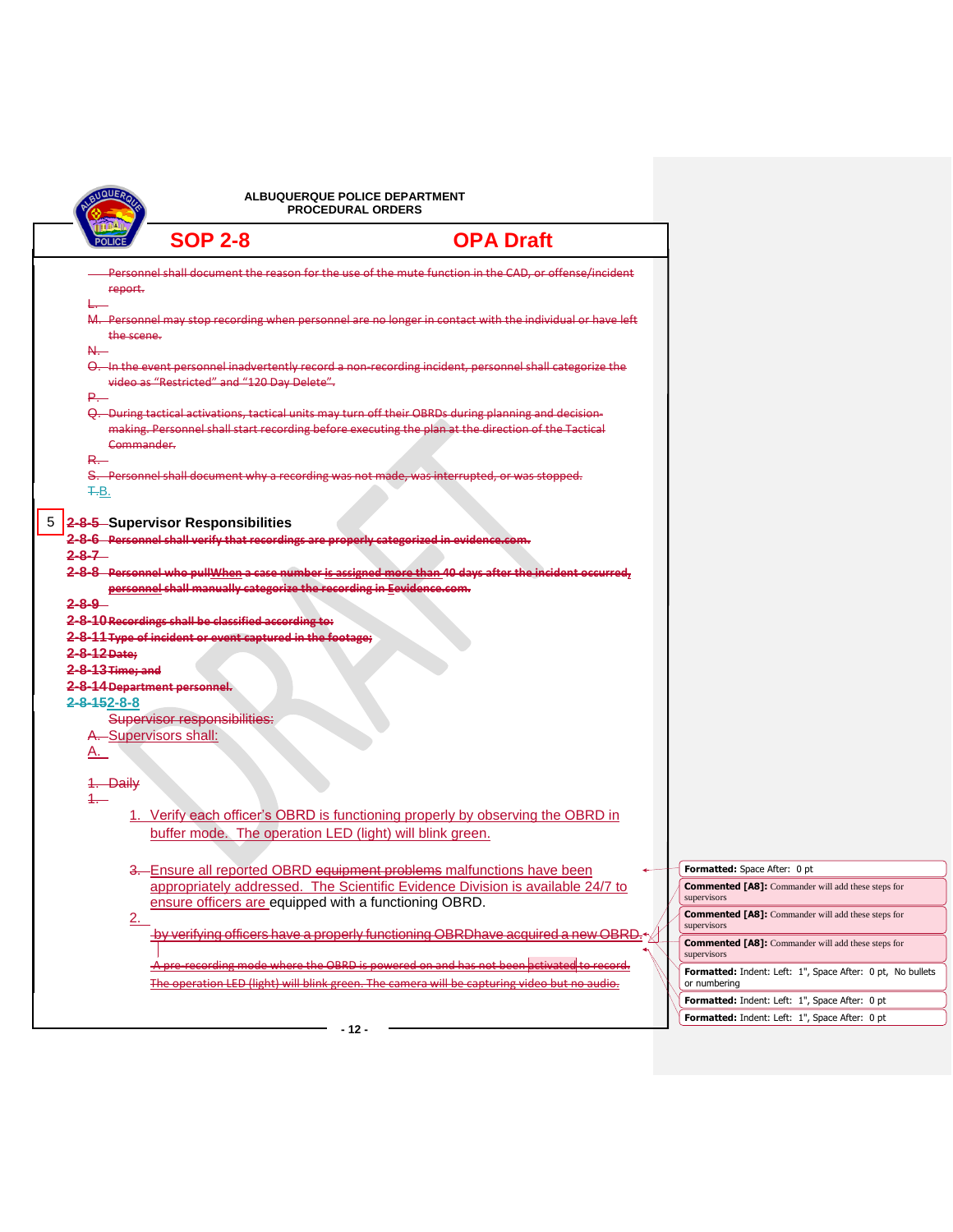|    |                                                                                        | ALBUQUERQUE POLICE DEPARTMENT<br><b>PROCEDURAL ORDERS</b>                                                                                                                                                                    |                                                                                                                                                                              |
|----|----------------------------------------------------------------------------------------|------------------------------------------------------------------------------------------------------------------------------------------------------------------------------------------------------------------------------|------------------------------------------------------------------------------------------------------------------------------------------------------------------------------|
|    | <b>SOP 2-8</b>                                                                         | <b>OPA Draft</b>                                                                                                                                                                                                             |                                                                                                                                                                              |
|    | replaced as needed.                                                                    | Report any equipment problems and seek to have equipment immediately repaired or                                                                                                                                             | Formatted: List Paragraph, Indent: Left: 1", Tab stops: 1",<br>Left                                                                                                          |
|    |                                                                                        | 3. Review entire OBRD recording(s) for For all incidents Review recordings of                                                                                                                                                | Formatted: Font: (Default) Arial, 12 pt                                                                                                                                      |
|    | force, shows of force, or foot pursuits.                                               | assigned personnel-involving any duty-related injuries to an officer, uses of                                                                                                                                                | Formatted: Space After: 0 pt                                                                                                                                                 |
|    | the supervisor shall review the entire OBRD recording(s).                              |                                                                                                                                                                                                                              | Formatted: Font: (Default) Arial, 12 pt                                                                                                                                      |
|    |                                                                                        |                                                                                                                                                                                                                              | Formatted: Space After: 0 pt                                                                                                                                                 |
|    | potential misconduct.<br>. the supervisor shall review allthe related OBRD recordings. | 4. Review all related OBRD recording(s) for For all incidents involving a report of                                                                                                                                          | Formatted: List Paragraph, Numbered + Level: 1 +<br>Numbering Style: 1, 2, 3,  + Start at: 1 + Alignment: Left +<br>Aligned at: 0.25" + Indent at: 0.5", Tab stops: 1", Left |
|    |                                                                                        | 3. Review recordings of any misconduct complaint assigned to the supervisor                                                                                                                                                  | Formatted: Font: (Default) Arial, 12 pt                                                                                                                                      |
|    |                                                                                        |                                                                                                                                                                                                                              | Formatted: Space After: 0 pt                                                                                                                                                 |
|    |                                                                                        | Supervisors shall rRefer any policy violations through Blue Team.<br>Seeconsistent with SOP - 3-41 Complaints Involving Department Policy and                                                                                | Formatted: Font: (Default) Arial, 12 pt<br>Formatted: Indent: Left: 1", Space After: 0 pt, No bullets                                                                        |
|    |                                                                                        | Personnel and initiate an Internal Affairs (IA) request through BlueTeam.                                                                                                                                                    | or numbering                                                                                                                                                                 |
| 5. |                                                                                        |                                                                                                                                                                                                                              | Formatted: Font: (Default) Arial, 12 pt                                                                                                                                      |
|    |                                                                                        |                                                                                                                                                                                                                              | Formatted: Space After: 0 pt                                                                                                                                                 |
|    |                                                                                        |                                                                                                                                                                                                                              | Formatted: Tab stops: 1", Left                                                                                                                                               |
|    | 6. Perform a monthly video inspection.                                                 |                                                                                                                                                                                                                              | <b>Formatted:</b> Numbered + Level: $1 +$ Numbering Style: 1, 2,<br>3,  + Start at: 1 + Alignment: Left + Aligned at: 0.25" +<br>Indent at: 0.5", Tab stops: 1", Left        |
|    |                                                                                        | a. Verify assigned personnel's OBRDs are working properly;<br>b.a. For each assigned personnel assigned an OBRD, Rreview Review - two                                                                                        | Formatted: Tab stops: 1", Left                                                                                                                                               |
|    |                                                                                        | randomly selected mandatory recording incident videos in their entirety                                                                                                                                                      | Formatted: Indent: Left: 1.31"                                                                                                                                               |
|    |                                                                                        | yfor each assigned personnel per assigned personnel;                                                                                                                                                                         | Formatted: Indent: Left: 1.19"                                                                                                                                               |
|    | accordance with policy <sub>7:</sub>                                                   | Ensure personnel are using the systemsOBRD appropriately and in                                                                                                                                                              | Formatted: Indent: Left: 1.58"                                                                                                                                               |
|    | $\mathbf{ii}$ .<br>and/or-policy.<br>ildentify policy violations.<br>Ш.                | Identify any concerns or deficiencies in training, equipment, tactics,                                                                                                                                                       |                                                                                                                                                                              |
|    | iv.<br>needed.<br>ŧ۷.                                                                  | Identify and other areas in which additional training or guidance is<br>Identify and recognize commendable work performance.                                                                                                 |                                                                                                                                                                              |
|    |                                                                                        | b. If any concerns or deficiencies in training, equipment, tactics and/or<br>policy, or policy violations and commendable work performance is<br>identified, sSupervisors shall initiate an Internal Affairs request through |                                                                                                                                                                              |
|    | BlueTeam.                                                                              |                                                                                                                                                                                                                              |                                                                                                                                                                              |
|    | tab on the APD Web Protopage.                                                          | c. Complete the monthly video line inspection form Efor each video reviewed<br>complete the monthly line inspection form found under the Supervision                                                                         |                                                                                                                                                                              |
|    | 2-8-9 Retention and Release                                                            |                                                                                                                                                                                                                              |                                                                                                                                                                              |
|    |                                                                                        | A. Any public release of an OBRD shall comply with the Inspection of Public Records<br>Act (IPRA), NMSA 1978 14-2-1. The portion of OBRD that includes information                                                           |                                                                                                                                                                              |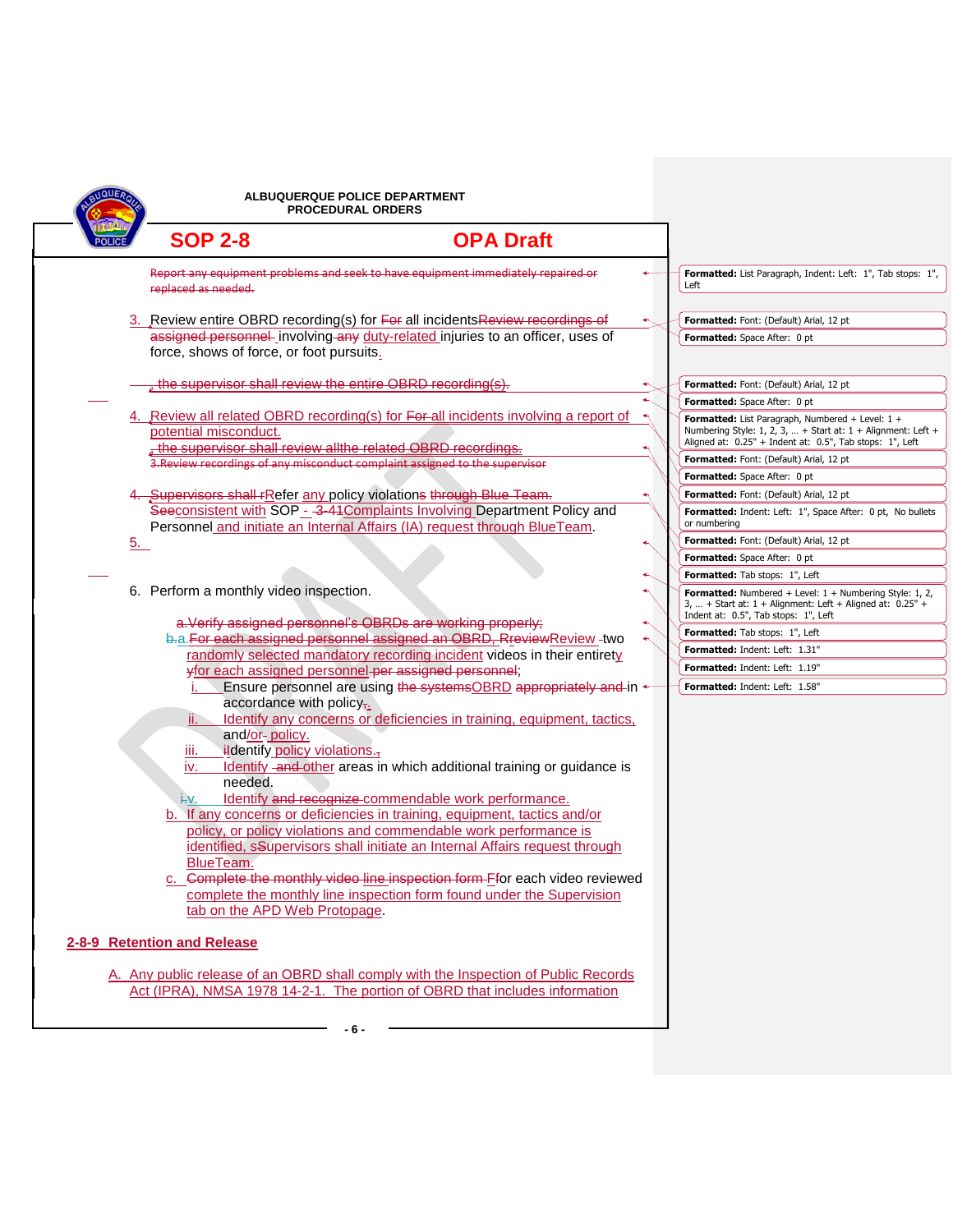|                                                                                               | ALBUQUERQUE POLICE DEPARTMENT<br><b>PROCEDURAL ORDERS</b>                                                                                                                                                                                                                                                                                                                                                                                                                                                                                                                                                                                                                                                                       |                                                                                                                                                              |
|-----------------------------------------------------------------------------------------------|---------------------------------------------------------------------------------------------------------------------------------------------------------------------------------------------------------------------------------------------------------------------------------------------------------------------------------------------------------------------------------------------------------------------------------------------------------------------------------------------------------------------------------------------------------------------------------------------------------------------------------------------------------------------------------------------------------------------------------|--------------------------------------------------------------------------------------------------------------------------------------------------------------|
| <b>SOP 2-8</b>                                                                                | <b>OPA Draft</b>                                                                                                                                                                                                                                                                                                                                                                                                                                                                                                                                                                                                                                                                                                                |                                                                                                                                                              |
| redacted.                                                                                     | pertinent to an individual's protected personal identifier information shall be                                                                                                                                                                                                                                                                                                                                                                                                                                                                                                                                                                                                                                                 |                                                                                                                                                              |
|                                                                                               | B. Additionally, the following shall not be released pursuant to an IPRA request:                                                                                                                                                                                                                                                                                                                                                                                                                                                                                                                                                                                                                                               |                                                                                                                                                              |
| medical treatment, or confinement to an institution;                                          | 1. OBRD records pertaining to an individual's physical or mental examinations,                                                                                                                                                                                                                                                                                                                                                                                                                                                                                                                                                                                                                                                  |                                                                                                                                                              |
| inactive cases;                                                                               | 2. OBRD records that reveal revealing confidential sources, methods, information<br>or individuals accused but not charged with a crime, including both active and                                                                                                                                                                                                                                                                                                                                                                                                                                                                                                                                                              | Formatted: Indent: Left: 0.75", Numbered + Level: 4 +<br>Numbering Style: 1, 2, 3,  + Start at: 1 + Alignment: Left +<br>Aligned at: $1.75"$ + Indent at: 2" |
| substantial justification.                                                                    | 3. OBRD records that reveal revealing a crime victim's address when such a<br>release could put a victim's life in danger, and when such belief is supported by                                                                                                                                                                                                                                                                                                                                                                                                                                                                                                                                                                 | Formatted: Indent: Left: 0.75", Numbered + Level: 4 +<br>Numbering Style: 1, 2, 3,  + Start at: 1 + Alignment: Left +<br>Aligned at: 1.75" + Indent at: 2"   |
|                                                                                               | 4. OBRD records related to a victim of the following crimes, once a crime is<br>charged and until a final disposition of the charges: arson resulting in bodily<br>injury, aggravated arson, aggravated assault, aggravated battery, dangerous<br>use of explosives, negligent use of a deadly weapon, murder, voluntary<br>manslaughter, involuntary manslaughter, kidnapping, criminal sexual<br>penetration, criminal sexual contact of a minor, homicide by vehicle, great<br>bodily injury by vehicle, stalking or aggravated stalking, aggravated assault<br>against a household member, aggravated assault against a household member<br>with intent to commit a violent felony, battery or aggravated battery against a |                                                                                                                                                              |
| 1978, §§ 31-26-1 to -14.                                                                      | household member, or abandonment or abuse of a child. See Article II, Section<br>24 of the New Mexico Constitution; see also the Victims of Crimes Act, NMSA                                                                                                                                                                                                                                                                                                                                                                                                                                                                                                                                                                    | <b>Commented [A9]:</b> Is there a reason why we left out armed<br>robbery per the statute?                                                                   |
| criminal investigation. prior to redacting or exempting recordings from public<br>inspection. | A.C.Inspection of Public Records Act (IPRA) Unit personnel Prior to any public release of<br>OBRD recordings, Department personnel will consult with the City Attorney's Office to<br>appropriately address privacy concerns and to eliminate potential for interfering with a                                                                                                                                                                                                                                                                                                                                                                                                                                                  | Formatted: Numbered + Level: 1 + Numbering Style: A, B,<br>C,  + Start at: $1 +$ Alignment: Left + Aligned at: $0.25"$ +<br>Indent at: 0.5"                  |
| B.D. Viewing and downloading OBRD recordings is for criminal investigation and                | prosecution, administrative investigations, or authorized administrative purposes only.                                                                                                                                                                                                                                                                                                                                                                                                                                                                                                                                                                                                                                         |                                                                                                                                                              |
| retain and preserve non-evidentiary recordings for 120 calendar days.                         | C.E. For all recordings assigned a case number, the Department shall treat the recordings<br>as evidence. For all recordings not assigned a case number, the The-Department shall                                                                                                                                                                                                                                                                                                                                                                                                                                                                                                                                               |                                                                                                                                                              |
| 2-8-162-8-10 Training Requirements                                                            | -7-                                                                                                                                                                                                                                                                                                                                                                                                                                                                                                                                                                                                                                                                                                                             |                                                                                                                                                              |